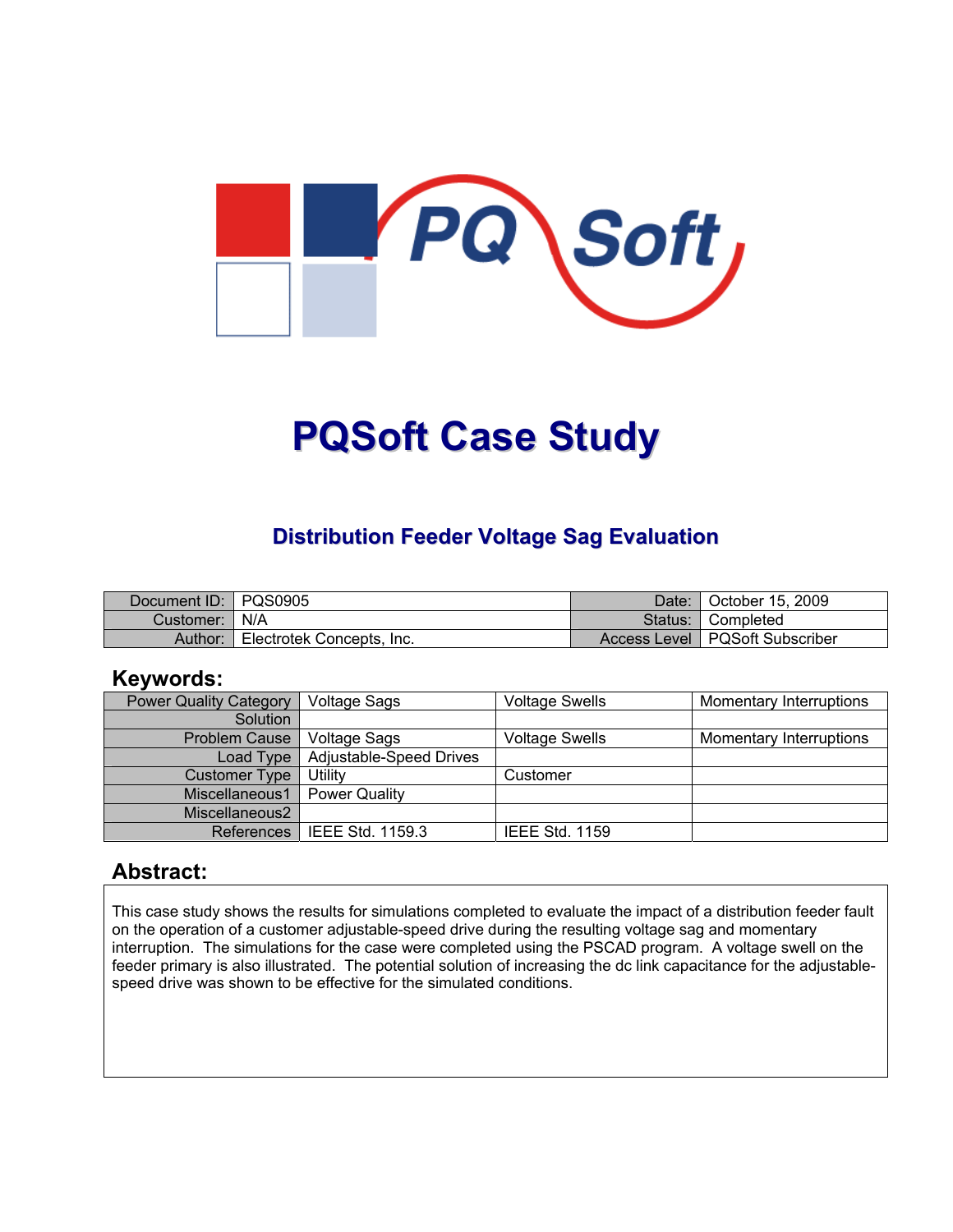# <span id="page-1-0"></span>**TABLE OF CONTENTS**

## **LIST OF FIGURES**

## **RELATED STANDARDS**

IEEE Std. 1159.3, IEEE Std. 1159

## **GLOSSARY AND ACRONYMS**

| ASD.         | Adjustable Speed Drive              |
|--------------|-------------------------------------|
| UPS.         | Uninterruptible Power Supply        |
| <b>PSCAD</b> | Power Systems Computer Aided Design |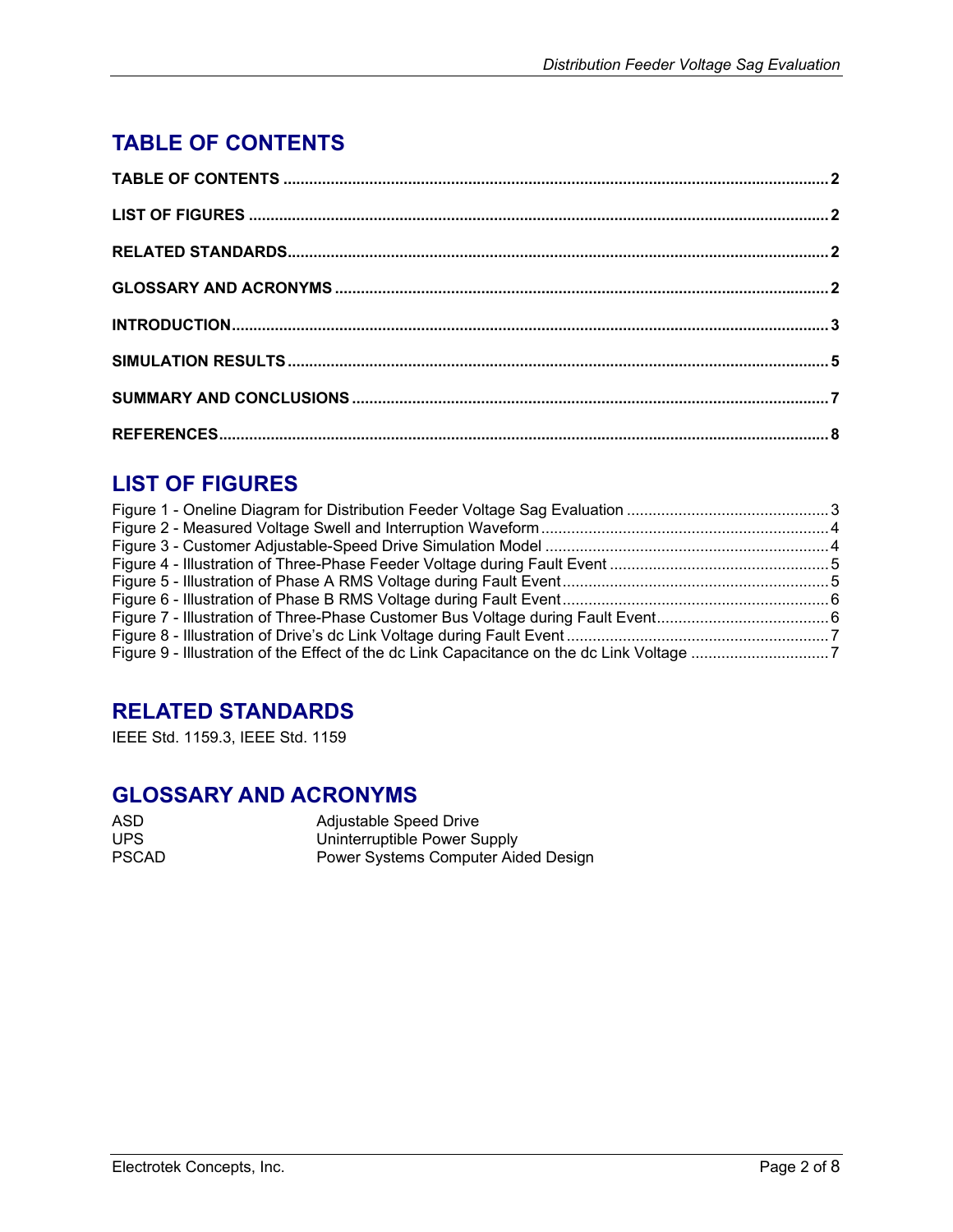#### <span id="page-2-0"></span>**INTRODUCTION**

A distribution feeder voltage sag evaluation was completed for the system shown in [Figure 1.](#page-2-1) The simulations for the case study were completed using the PSCAD program. The case involved simulating a voltage swell/sag/interruption event during a fault on the 12.5kV distribution feeder and then determining the dc link voltage for a typical customer adjustable-speed drive. An example of a representative measured voltage waveform is shown in [Figure 2.](#page-3-1)

The accuracy of the simulation model was verified using three-phase and single-line-to-ground fault currents and other steady-state quantities, such as feeder and customer load currents. The circuit modeled for the case involved a 5-mile, 12.5kV distribution feeder supplying a 1500 kVA customer stepdown transformer (12.4kV/480V).

The waveform shown in [Figure 2](#page-3-1) illustrates a voltage swell, a voltage sag, and an interruption. A voltage swell is an increase in rms voltage magnitude above 1.1 per-unit for a duration of 0.5 cycles to 1 minute. Voltage swells are much less common than voltage sags and the magnitudes are not usually severe.

The most common cause of a voltage swell is a single-line-to-ground fault. During a single-line-to-ground fault, the voltage magnitude on the unfaulted phases can increase due to the zero sequence impedance. On an ungrounded system, the voltage on the unfaulted phases can be as high as 1.73 per-unit. On most systems, the voltage swell is less than 1.40 per-unit.

The simulated event began as a single-line-to-ground fault for 4 cycles and then evolved into a phase-tophase fault for an additional 3 cycles. The feeder circuit breaker opened after approximately 11 cycles and reclosed after a 4-cycle delay. These switching times were selected to approximate the characteristics from the measured waveform. During the single-phase fault, a voltage swell occurs on the other two healthy phases. A voltage sag occurred during the phase-to-phase fault and a momentary interruption occurred while the circuit breaker was open.

<span id="page-2-1"></span>

**Figure 1 - Oneline Diagram for Distribution Feeder Voltage Sag Evaluation**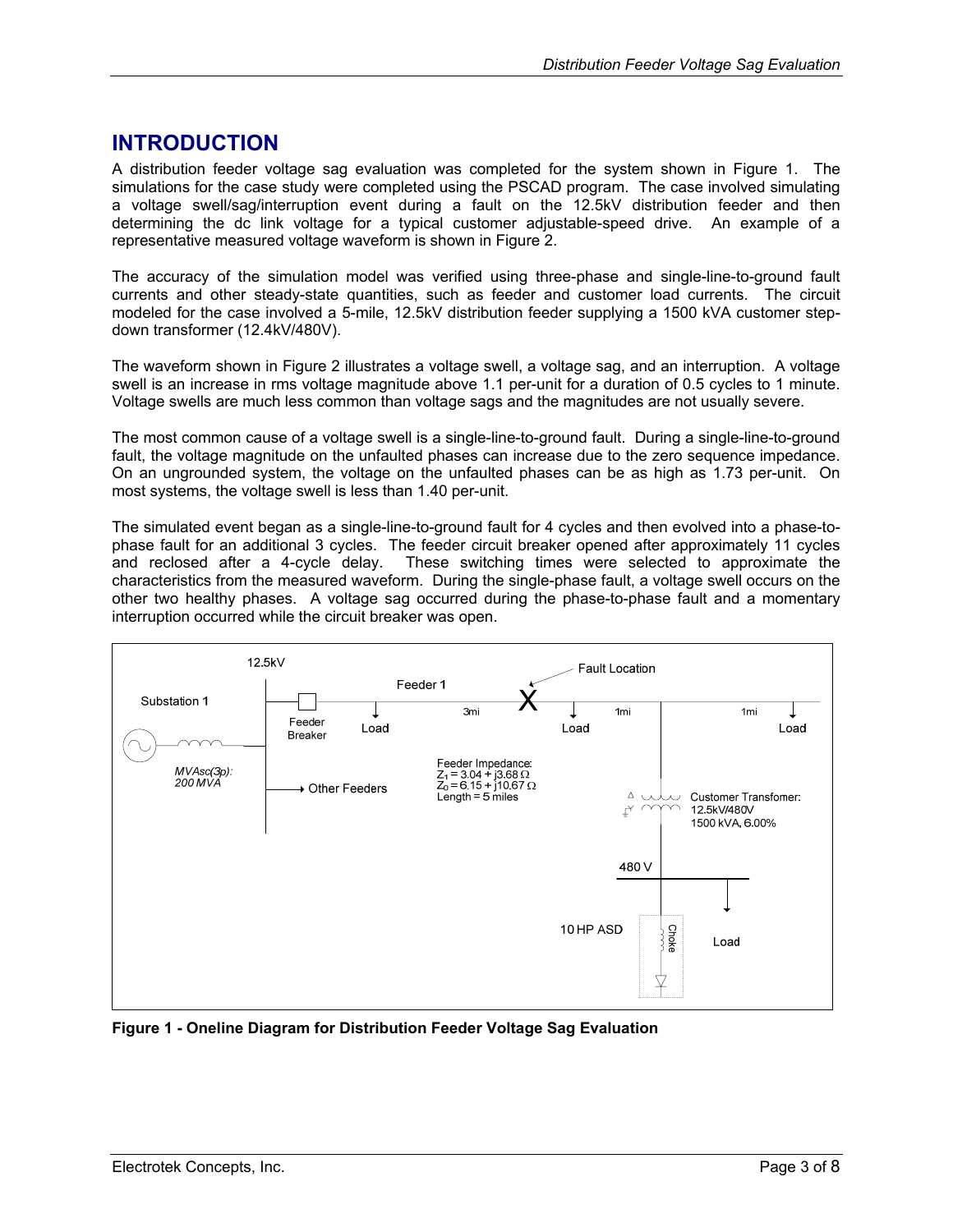<span id="page-3-1"></span><span id="page-3-0"></span>

**Figure 2 - Measured Voltage Swell and Interruption Waveform** 

In addition to the voltage swell and voltage sag event on the distribution feeder primary, a customer transformer was modeled so the voltage on the 480-volt bus could be determined. A typical 10 hp adjustable-speed drive was included in the simulation model to determine the potential for nuisance tripping of the drive due to an undervoltage on the drive's dc link. The oneline for the drive model is shown in [Figure 3.](#page-3-2)

<span id="page-3-2"></span>

**Figure 3 - Customer Adjustable-Speed Drive Simulation Model**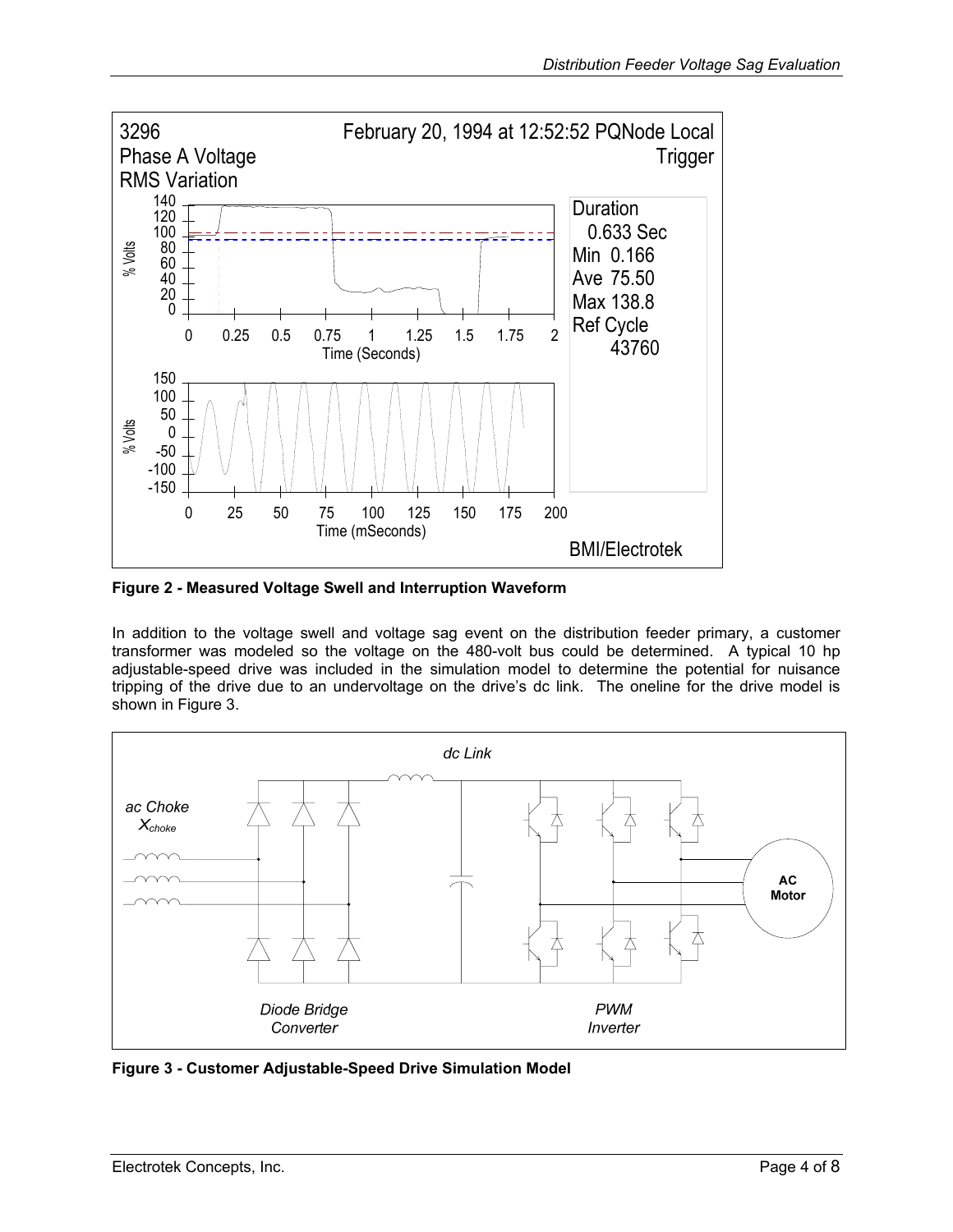<span id="page-4-0"></span>Voltage sags cause a decrease in the dc link voltage for an adjustable-speed drive. The drive will likely trip off-line if the voltage falls below the dc link trip voltage. During short duration voltage sags, it may be possible to support the dc link voltage using a larger dc link capacitor. The drive may also experience high inrush currents when the voltage is restored.

## **SIMULATION RESULTS**

The simulated three-phase 12.5kV distribution feeder voltage is shown in [Figure 4.](#page-4-1) The voltage swell, voltage sag, and momentary interruption are all contained in the one figure. The rms voltages for phases A and B are shown in [Figure 5](#page-4-2) and [Figure 6,](#page-5-1) respectively. The rms voltage quantities were determined using a digital rms meter in the simulation program. The rms voltage characteristic of a voltage swell, followed by a voltage sag, followed by momentary interruption that was shown in [Figure 2](#page-3-1) is well represented with the simulation result shown in [Figure 6.](#page-5-1)

<span id="page-4-1"></span>

**Figure 4 - Illustration of Three-Phase Feeder Voltage during Fault Event** 

<span id="page-4-2"></span>

**Figure 5 - Illustration of Phase A RMS Voltage during Fault Event**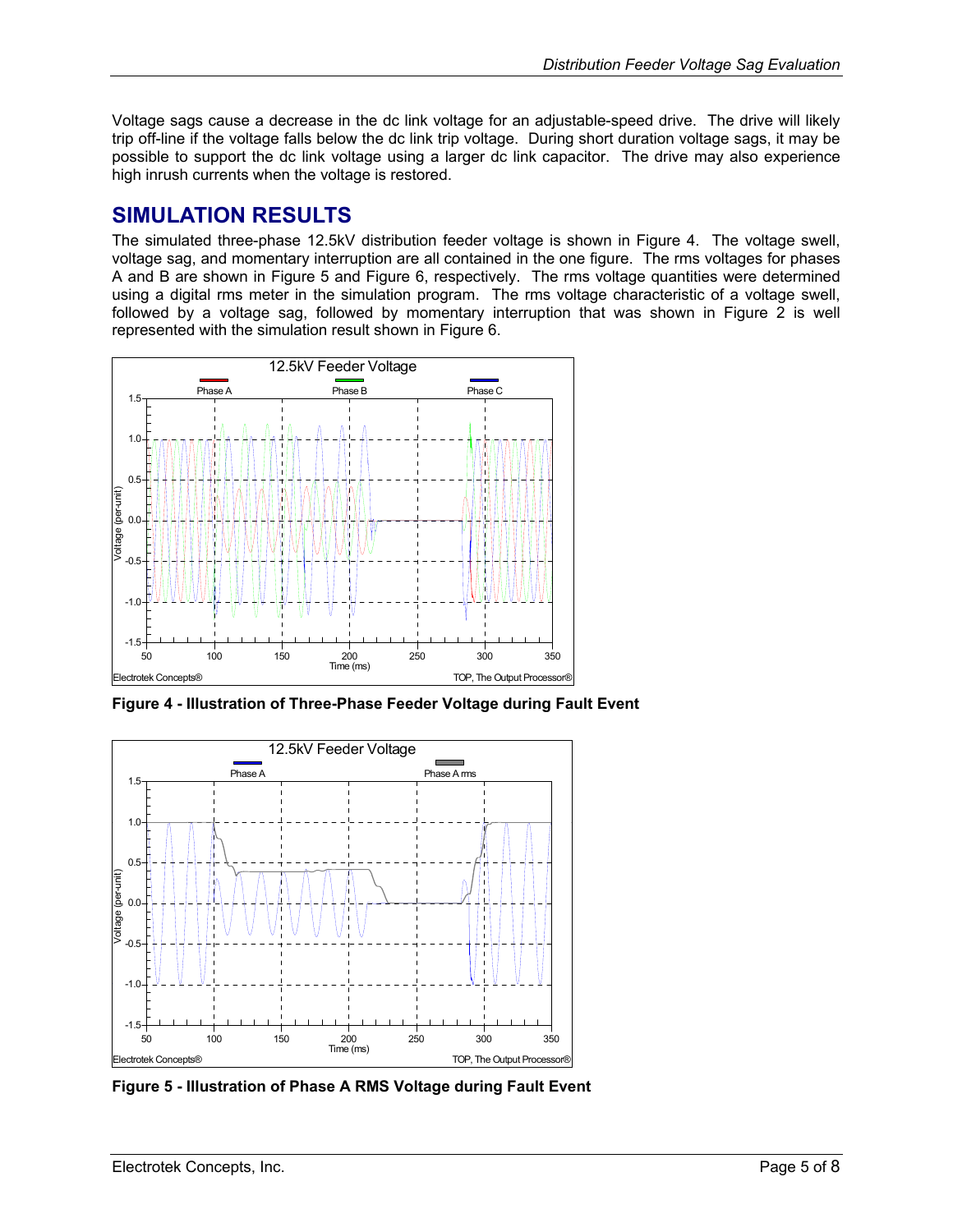<span id="page-5-1"></span><span id="page-5-0"></span>

**Figure 6 - Illustration of Phase B RMS Voltage during Fault Event** 

The resulting three-phase 480-volt customer secondary bus voltage is shown in [Figure 7.](#page-5-2) The 12.5kV/480V step-down customer transformer is connected delta/wye-ground. For a single-phase fault on the primary of a delta/wye-ground transformer, the secondary phase-to-ground voltages would be 0.58, 1.00, and 0.58 per-unit, respectively. This is illustrated in [Figure 7](#page-5-2) during the initial portion of the event.

The resulting simulated dc link voltage for the typical 10 hp adjustable-speed drive is shown in [Figure 8.](#page-6-1) The magnitude of the dc link voltage decreases during the voltage sag and momentary interruption. For this case, it was assumed that the dc bus low voltage trip voltage was 390 volts, which is 60% of the nominal 650-volt value.

<span id="page-5-2"></span>

**Figure 7 - Illustration of Three-Phase Customer Bus Voltage during Fault Event**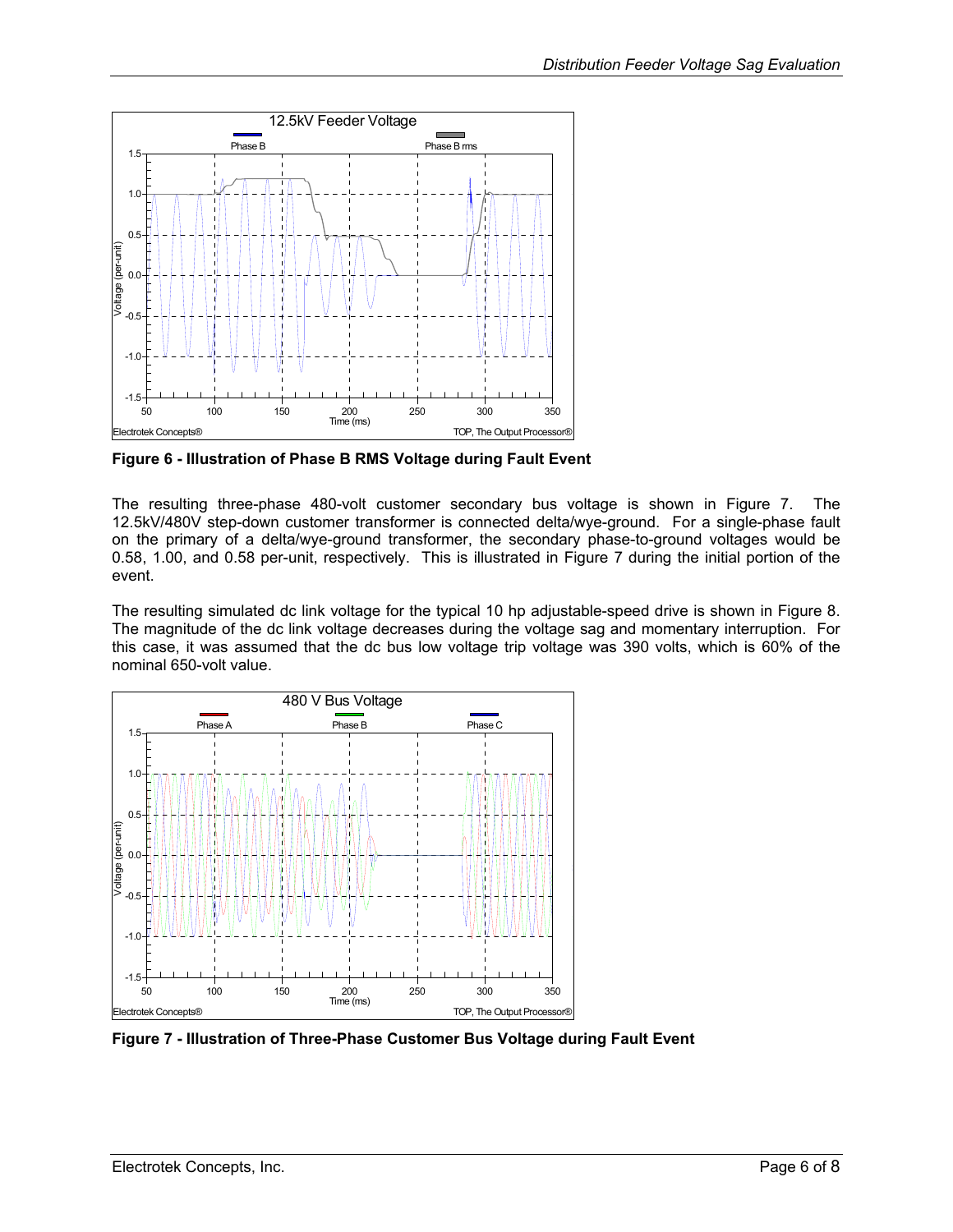<span id="page-6-1"></span><span id="page-6-0"></span>

**Figure 8 - Illustration of Drive's dc Link Voltage during Fault Event** 

[Figure 9](#page-6-2) shows the simulation results for the case of increasing the dc link capacitance from 1,200µF to 5,000µF. The resulting simulated dc link voltage is slightly above the assumed undervoltage trip level so the drive does not trip for this condition.

<span id="page-6-2"></span>

**Figure 9 - Illustration of the Effect of the dc Link Capacitance on the dc Link Voltage** 

#### **SUMMARY AND CONCLUSIONS**

This case study shows the results for simulations completed to evaluate the impact of a distribution feeder fault on the operation of a customer adjustable-speed drive during the resulting voltage sag and momentary interruption. A voltage swell on the feeder primary is also illustrated. The potential solution of increasing the dc link capacitance for the adjustable-speed drive was shown to be effective for the simulated conditions.